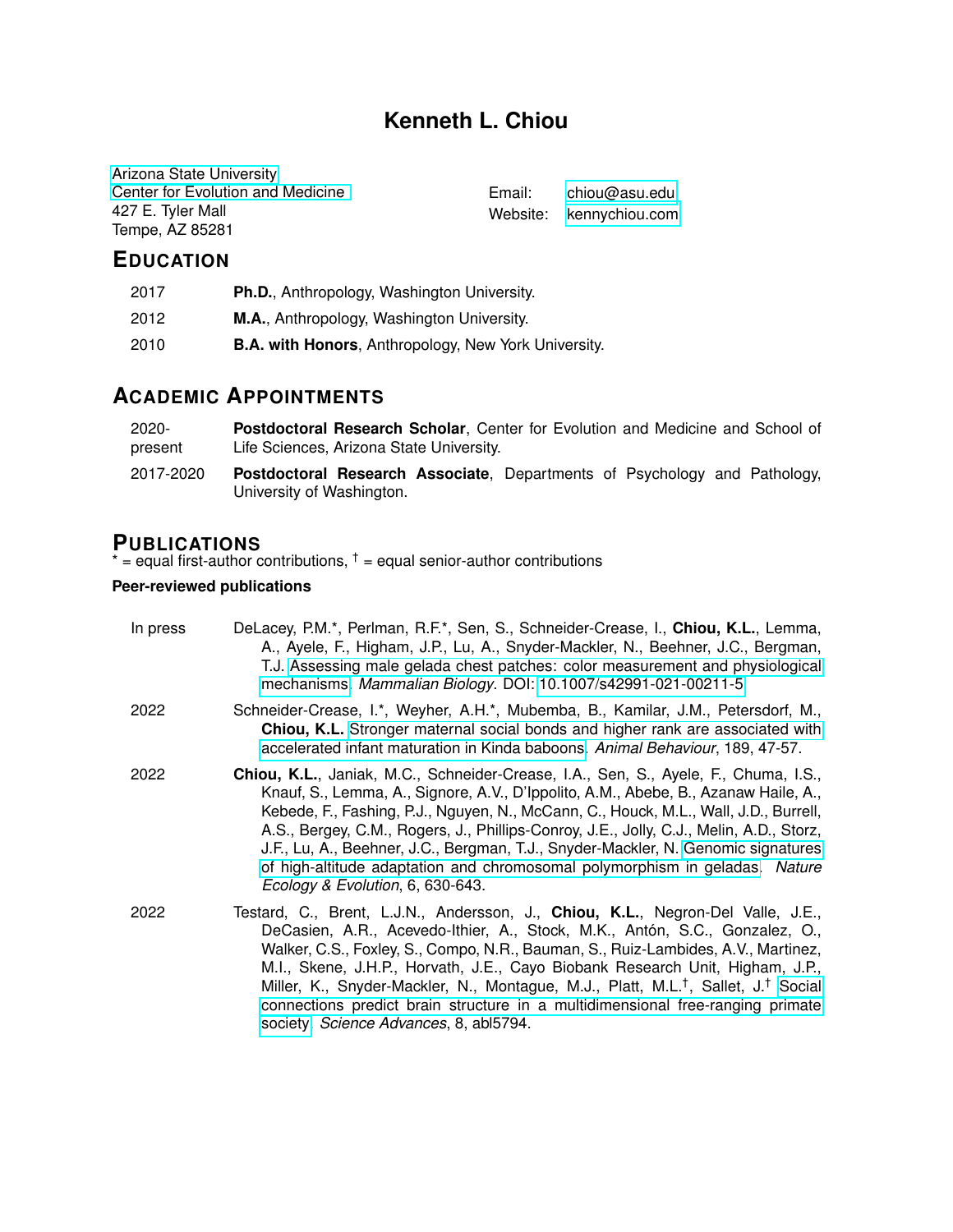| 2022 | Watowich, M., Chiou, K.L., Montague, M.J., Simons, N.D., Horvath, J.E., Ruiz-<br>Lambides, A.V., Martínez, M.I., Higham, J.P., Brent, L.J.N., Platt, M.L., Snyder-<br>Mackler, N. Natural disaster and immunological aging in a nonhuman primate.<br>Proceedings of the National Academy of Sciences of the United States of America,<br>119, e2121663119. |
|------|------------------------------------------------------------------------------------------------------------------------------------------------------------------------------------------------------------------------------------------------------------------------------------------------------------------------------------------------------------|
| 2021 | <b>Chiou, K.L., Bergey, C.M., Burrell, A.S., Disotell, T.R., Rogers, J., Jolly, C.J., Phillips-</b><br>Conroy, J. Genome-wide ancestry and introgression in a Zambian baboon hybrid<br>zone. Molecular Ecology, 30, 1907-1920.                                                                                                                             |
|      |                                                                                                                                                                                                                                                                                                                                                            |

2021 **Chiou, K.L.**, Blair, M.E. [Modeling niches and mapping distributions: progress and](https://doi.org/10.1017/9781107449824.018) [promise of ecological niche models for primate research.](https://doi.org/10.1017/9781107449824.018) In F.L. Dolins, C.A. Shaffer, L.M. Porter, J.R. Hickey, N.P. Nibbelink (Eds.), *Spatial Analysis in Field Primatology: Applying GIS at Varying Scales* (pp. 315-348), Cambridge, UK: Cambridge University Press.

- 2020 **Chiou, K.L.**, Montague, M.J., Goldman, E.A., Watowich, M.M., Sams, S.N., Song, J., Horvath, J.E., Sterner, K.N., Ruiz-Lambides, A.V., Martínez, M.I., Higham, J.P., Brent, L.J.N., Platt, M.L., Snyder-Mackler, N. [Rhesus macaques as a tractable](https://doi.org/10.1098/rstb.2019.0612) [physiological model of human ageing.](https://doi.org/10.1098/rstb.2019.0612) *Philosophical Transactions of the Royal Society B*, 375, 20190612.
- 2020 Schneider-Crease, I., **Chiou, K.L.**, Snyder-Mackler, N., Bergman, T.J., Beehner, J.C., Lu, A. [Beyond infant death: the hidden costs of male immigration in geladas.](https://doi.org/10.1016/j.anbehav.2019.11.010) *Animal Behaviour*, 159, 89-95.
- 2018 Melin, A.D., Webb, S.E., Williamson, R.E., **Chiou, K.L.**. [Data collection in field](https://doi.org/10.1007/978-3-319-98285-4_9) [primatology: a renewed look at measuring foraging behaviour.](https://doi.org/10.1007/978-3-319-98285-4_9) In U. Kalbitzer, K.M. Jack (Eds.), *Primate Life Histories, Sex Roles, and Adaptability: Essays in Honor of Linda Fedigan* (pp. 161-192). Developments in Primatology: Progress and Prospects. New York, NY: Springer.
- 2018 Tsukayama, P., Boolchandani, M., Patel, S., Pehrsson, E., Gibson, M.K., **Chiou, K.L.**, Jolly, C.J., Rogers, J., Phillips-Conroy, J.E., Dantas, G. [Characterization of wild](https://doi.org/10.1128/mSystems.00016-18) [and captive baboon gut microbiota and their antibiotic resistomes.](https://doi.org/10.1128/mSystems.00016-18) *mSystems*, 3, e00016-18.
- 2018 **Chiou, K.L.**\*, Bergey, C.M.\* [Methylation-based enrichment facilitates low-cost,](https://doi.org/10.1038/s41598-018-20427-9) [noninvasive genomic scale sequencing of populations from feces.](https://doi.org/10.1038/s41598-018-20427-9) *Scientific Reports*, 8, 1975.
- 2017 Melin, A.D., **Chiou, K.L.**, Walco, E.R., Bergstrom, M.L., Kawamura, S., Fedigan, L.M. [Trichromacy increases fruit feeding rates of wild capuchins \(](https://doi.org/10.1073/pnas.1705957114)*Cebus capucinus [imitator](https://doi.org/10.1073/pnas.1705957114)*). *Proceedings of the National Academy of Sciences of the United States of America*, 114, 10402-10407.
- 2017 Lima, M.G.M., Buckner, J.C., Silva, J.S., Aleixo, A., Martins, A.B., Boubli, J.P., Link, A., Farias, I.P., da Silva, M.N., Röhe, F., Queiroz, H., Chiou, K.L., Di Fiore, A., Alfaro, M.E., Lynch Alfaro, J.W. [Capuchin monkey biogeography: understanding](https://doi.org/10.1111/jbi.12945) *Sapajus* [Pleistocene range expansion and the current sympatry between](https://doi.org/10.1111/jbi.12945) *Cebus* and *[Sapajus](https://doi.org/10.1111/jbi.12945)*. *Journal of Biogeography*, 44, 810-820.
- 2012 Lynch Alfaro, J.W., Boubli, J.P., Olson, L.E., Di Fiore, A., Wilson, B., Gutierrez-Espeleta, ´ G.A., **Chiou, K.L.**, Schulte, M., Neitzel, S., Ross, V., Schwochow, D., Nguyen, M., Farias, I., Janson, C., Alfaro, M.E. [Explosive Pleistocene range expansion leads to](https://doi.org/10.1111/j.1365-2699.2011.02609.x) [widespread Amazonian sympatry between robust and gracile capuchin monkeys.](https://doi.org/10.1111/j.1365-2699.2011.02609.x) *Journal of Biogeography*, 39, 272-288.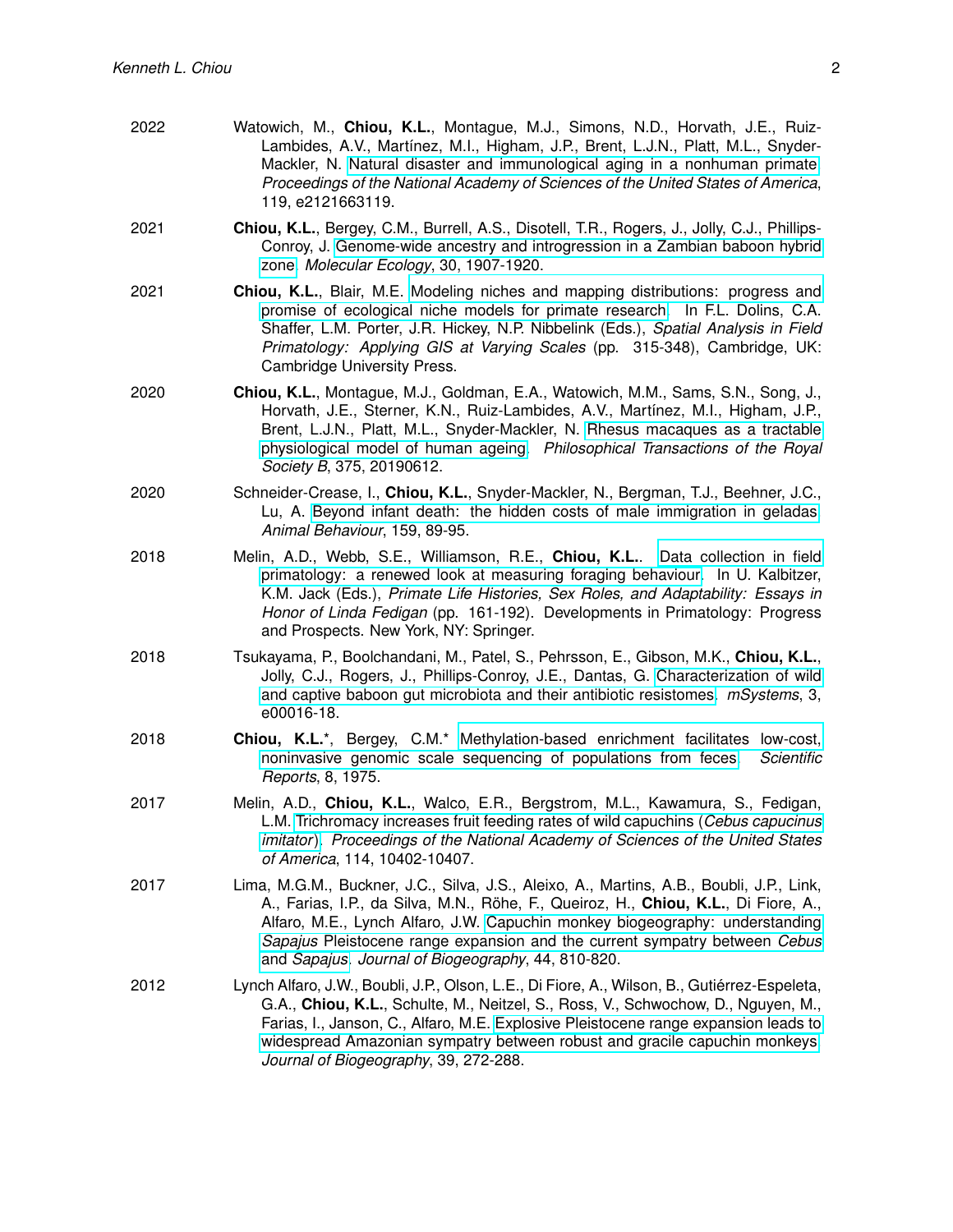2011 **Chiou, K.L.**, Pozzi L., Lynch Alfaro, J.W., Di Fiore, A. [Pleistocene diversification](http://dx.doi.org/10.1016/j.ympev.2011.03.025) of living squirrel monkeys (*Saimiri* [spp.\) inferred from complete mitochondrial](http://dx.doi.org/10.1016/j.ympev.2011.03.025) [genome sequences.](http://dx.doi.org/10.1016/j.ympev.2011.03.025) *Molecular Phylogenetics and Evolution*, 59, 736-745.

#### **Manuscripts in review**

- In review Sorensen, E.F., Harris, R.A., Zhang, L., Raveendran, M., Kuderna, L., Walker, J.A., Storer, J.M., Kuhlwilm, M., Fontsere, C., Seshadri, L., Bergey, C.M., Burrell, A.S., Bergmann, J., Phillips-Conroy, J.E., Shiferaw, F., **Chiou, K.L.**, Chuma, I.S., Keyyu, J.D., Lipende, I.F., Fischer, J., Gingras, M.C., Salvi, S., Doddapaneni, H., Schierup, M.H., Batzer, M.A., Jolly, C.J., Knauf, S., Zinner, D., Farh, K., Marques-Bonet, T., Munch, K., Roos, C., Rogers, J. Whole genome data for 225 wild baboons reveals previously unknown gene flow between species and variation among populations.
- In review **Chiou, K.L.**\*, DeCasien, A.R.\*, Testard, C., Spurrell, C.H., Gogate, A.A., Pliner, H.A., Mercer, A., Negrón-Del Valle, J.E., Janiak, M.C., Bauman Surratt, S.E., González, O., Compo, N.R., Stock, M.K., Ruiz-Lambides, A.V., Martínez, M.I., Cayo Biobank Research Unit, Wilson, M.A., Melin, A.D., Antón, S.C., Walker, C.S., Sallet, J., Starita, L.M., Shendure, J., Higham, J.P., Brent, L.J.N., Montague, M.J., Platt, M.L., Snyder-Mackler, N. Associations with disease and the social environment in the aging brain transcriptome.
- In review **Chiou, K.L.**, Bergey, C.M., Burrell, A.S., Disotell, T.R., Rogers, J., Jolly, C.J., Phillips-Conroy, J. [Genomic signatures of extreme body size divergence in baboons.](https://doi.org/10.1101/578740) Available at [https://doi.org/10.1101/578740.](https://doi.org/10.1101/578740)
- In review Prater, K.E.\*, Green, K.J.\*, Sun, W., Smith, C.L., **Chiou, K.L.**, Heath, L., Rose, S., Keene, C.D., Kwon, R.Y., Snyder-Mackler, N., Blue, E.E., Young, J.E., Shojaie, A., Logsdon, B., Garden, G.A., Jayadev, S. [Transcriptomic profiling of myeloid cells](https://doi.org/10.1101/2021.10.25.465802) [in Alzheimer's Disease brain illustrates heterogeneity of microglia endolysosomal](https://doi.org/10.1101/2021.10.25.465802) [subtypes.](https://doi.org/10.1101/2021.10.25.465802) Available at [https://doi.org/10.1101/2021.10.25.465802.](https://doi.org/10.1101/2021.10.25.465802)
- In review Schneider-Crease, I., **Chiou, K.L.**, Moya, I.L., Lemma, A., Ayele, F., Azanaw, A., Kebebe, F., Abebe, B., Bergman, T.J., Beehner, J.C., Lu, A., Lund, M.C., Custer, J.M., Kraberger, S., Snyder-Mackler, N., Varsani, A. Novel statovirus identified in fecal samples from wild geladas in the Ethiopian highlands.

#### **Manuscripts in preparation**

- In prep Roumazeilles, L., Lange, F., Benn, R.A., Andersson, J.L.R., Roho, I., Khrapitchev, A.A., Eichert, N., Bauman, S.E., Compo, N.R., **Chiou, K.L.**, DeCasien, A., Janiak, M.C., Cayo Biobank Research Unit, Martinez, M.I., Brent, L.J.N., Snyder-Mackler, N., Montague, M.J., Platt, M.L., Miller, K.L., Noonan, M.P., Mars, R.B., Sallet, J. Morphological and connectivity changes in the macaque brain over the lifespan.
- In prep **Chiou, K.L.**, Igoe, T., Di Fiore ,A. Towards standard data models and vocabularies for behavioral research.
- In prep **Chiou, K.L.**\*, Weyher, A.H.\*, Petersdorf, M., Schneider-Crease, I., Drought, H., Mubemba, B., Kamilar, J.M., Beehner, J.C., Ziegler, T.E., Bernstein, R.M., Bergey, C.M., Rogers, J., Jolly, C.J., Phillips-Conroy, J. The miniaturized biology of the Kinda baboon (*Papio kindae*).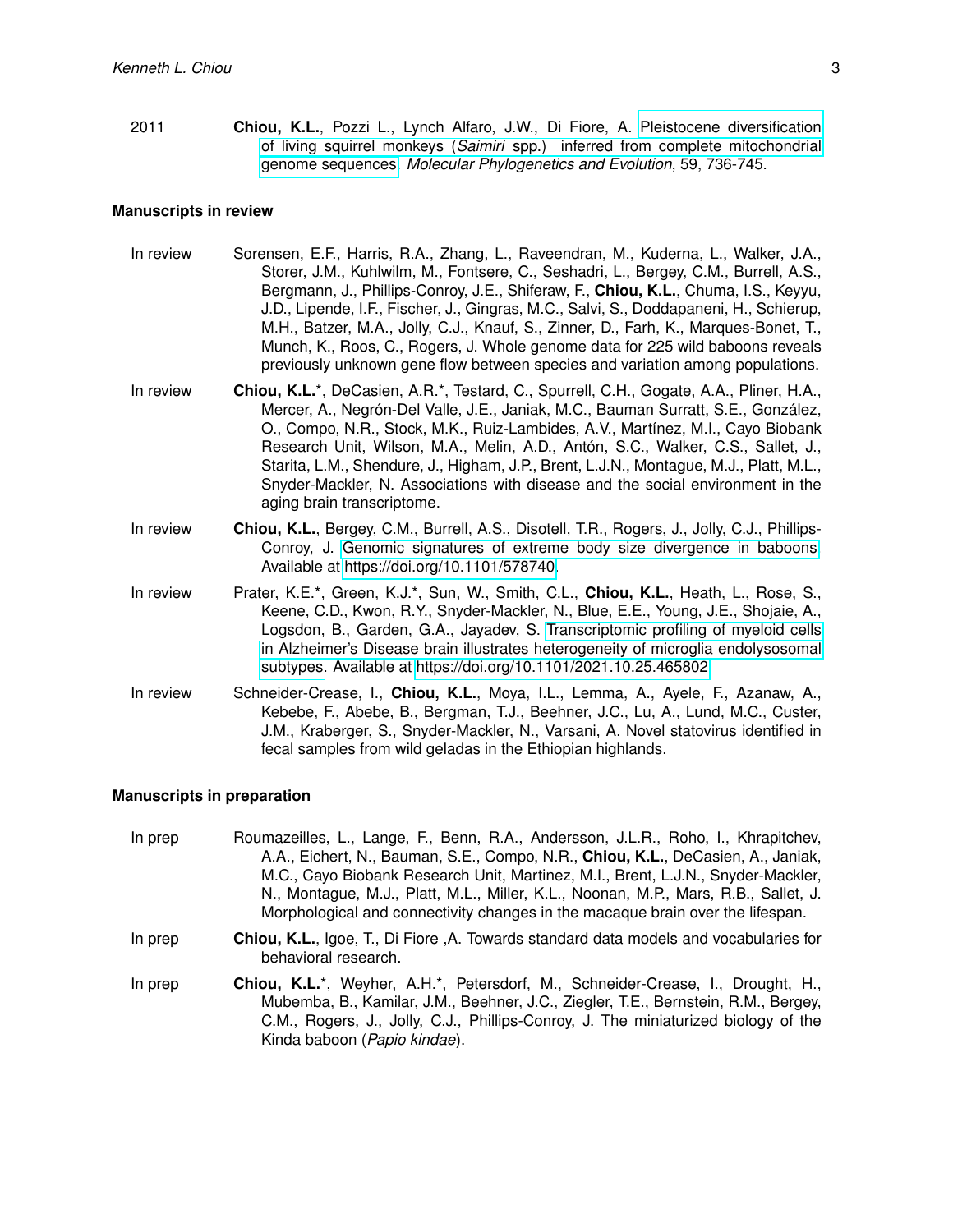- In prep DeCasien, A.R.\*, Chiou, K.L.\*, Testard, C., Mercer, A., Negrón-Del Valle, J.E., Bauman Surratt, S.E., González, O., Stock, M.K., Ruiz-Lambides, A.V., Martínez, M.I., Cayo Biobank Research Unit, Antón, S.C., Walker, C.S., Sallet, J., Wilson, M.A., Brent, L.J.N., Montague, M.J., Sherwood, C.C., Platt, M.L., Higham, J.P.<sup>†</sup>, Snyder-Mackler, N.† Evolutionary and biomedical implications of sex differences in the primate brain transcriptome.
- In prep Goldman, E.A., **Chiou, K.L.**, Watowich, M.M., Mercer, A., Sams, S.N., Horvath, J.E., Tung, J., Higham, J.P., Brent, L.J.N., Martínez, M.I., Montague, M.J., Platt, M.L., Sterner, K.N., Snyder-Mackler, N. A generalizable, sequence-based epigenetic clock for blood captures aging in rhesus macaques and yellow baboons.

#### **GRANTS AND AWARDS**

- 2021 present **Primate Research Fund, The Leakey Foundation** (Recipient, with India Schneider-Crease). "The Kasanka Baboon Project." \$25,000. 2018- **Biological Anthropology Grant, National Science Foundation** (Co-PI, with Noah
- present Snyder-Mackler). ["Functional genomics of high-altitude adaptation in a nonhuman](https://www.nsf.gov/awardsearch/showAward?AWD_ID=2010309) [primate model.](https://www.nsf.gov/awardsearch/showAward?AWD_ID=2010309)" \$394,352.
- 2017-2020 **NIH T32 Genetic Approaches to Aging Training Grant, University of Washington** (Fellow).
- 2016-2017 **Dissertation Fellowship, Washington University** (Fellow).
- 2016 **NGS Discovery Project Grand Prize, NGX Bio** (Winner, with Christina Bergey). ["Whole-genome sequencing from noninvasive samples.](https://ngxbio.com/blog/post/ngs-discovery-funding-contest)" \$5,000.
- 2014-2016 **General Research Grant, The Leakey Foundation** (PI). ["Population genomics of a](https://leakeyfoundation.org/wp-content/uploads/2014/01/AnthroQuest-Vol.-2-No.-29-Winter-Spring2014.pdf) [baboon hybrid zone in Zambia.](https://leakeyfoundation.org/wp-content/uploads/2014/01/AnthroQuest-Vol.-2-No.-29-Winter-Spring2014.pdf)" \$13,270.
- 2013-2016 **Building Community and Capacity for Data-Intensive Research (BCC-SBE/EHR), National Science Foundation** (PI/Co-PI, with Anthony Di Fiore, Tom Igoe, and Jane Phillips-Conroy). ["Ethoinformatics: developing data services and a standard 'etho](https://www.nsf.gov/awardsearch/showAward?AWD_ID=1338524)[grammar' for behavioral research.](https://www.nsf.gov/awardsearch/showAward?AWD_ID=1338524)" \$121,909 (\$474,512 multi-institutional total).
- 2013-2016 **Doctoral Dissertation Improvement Grant, National Science Foundation** (PI/Co-PI). ["Population genomics of a baboon hybrid zone in Zambia.](https://www.nsf.gov/awardsearch/showAward?AWD_ID=1341018)" \$24,138.
- 2013 **Summer Research Award, Washington University** (Recipient). "Baboon hybridization at the crossroads of behavior, ecology, and evolution." \$4,700.
- 2012 **Summer Research Award, Washington University** (Recipient). "Species-specific signaling and recognition in a baboon contact zone." \$5,300.
- 2011 **Graduate Research Travel Award, National Science Foundation** (Recipient). Travel award to participate in summer research with the Kafue National Park Baboon Research Project in Chunga, Kafue National Park, Zambia. \$1,000.
- 2010-2015 **Graduate Research Fellowship, National Science Foundation** (Fellow).
- 2010 **Conference Grant, New York University** (Recipient). Travel grant for 79th annual meeting of the American Association of Physical Anthropologists, Albuquerque, NM. \$450.
- 2009 **Young Explorers Grant, National Geographic Society** (PI). "Fecal analysis of ovarian sex steroid hormones of lowland woolly monkeys (*Lagothrix poeppigii*) in Yasuní National Park, Ecuador." \$2,702.
- 2009 **Collegiate Research Scholar Grant, New York University** (Recipient). "Fecal analysis of ovarian profiles." \$2,000.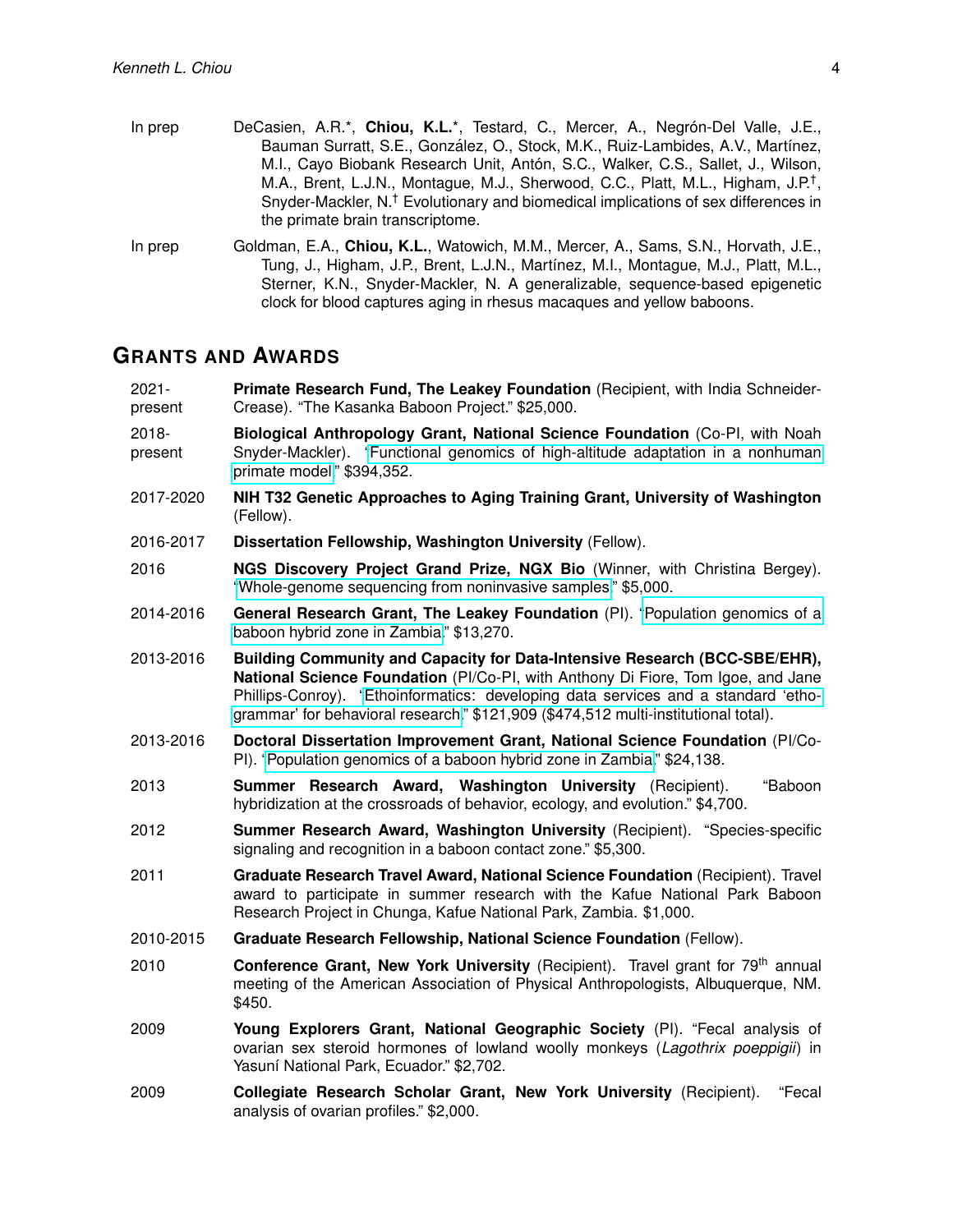- 2008 **Barnet and Phyllis Liberman Research Scholar Grant, New York University** (Recipient). "Phylogeny and phylogeography of Central and South American squirrel monkeys." \$1,900.
- 2008 **College of Arts & Science Parents Research Scholar Grant, New York University** (Recipient). "Strategies for survival: an analysis of behavioral defense mechanisms among sympatric primate populations in Costa Rica." \$2,000.

### **INVITED TALKS**

- 2020 Insights into aging and age-related disease from the rhesus macaque brain transcriptome. CEMinar. Center for Evolution and Medicine, Arizona State University.
- 2018 Population genomics reveals signatures of selection and extreme introgression in a natural baboon hybrid zone. Biological Anthropology Seminar Series. Department of Anthropology, University of Washington.

# **CONFERENCE PAPERS AND PUBLISHED ABSTRACTS**

 $=$  presenter (if not lead author)

| 2022 | Chiou, K.L., Zintel, T.M., Bohlen, M.O., Spurrell, C.H., Gogate, A.A., O'Day, D.R.,<br>Pliner, H.A., Martinez, M.I., Brent, L.J.N., Higham, J.P., Starita, L.M., Montague,<br>M.J., Platt, M.L., Shendure, J., Snyder-Mackler, N. A comprehensive single-cell<br>transcriptional and epigenomic atlas of the adult rhesus macaque brain. Cold<br>Spring Harbor Labs Biology of Genomes Meeting. Laurel Hollow, New York.                                                                                     |
|------|--------------------------------------------------------------------------------------------------------------------------------------------------------------------------------------------------------------------------------------------------------------------------------------------------------------------------------------------------------------------------------------------------------------------------------------------------------------------------------------------------------------|
| 2022 | Watowich, M.M., Goldman, E.A., Chiou, K.L., Montague, M.J., Ruiz-Lambides, A.V.,<br>Martínez, M.I., Horvath, J.E., Brent, L.J.N., Higham, J.P., Sterner, K.N., Lea, A.J.,<br>Platt, M.L., Snyder-Mackler, N. Natural disaster is associated with differential DNA<br>methylation in immune cells of rhesus macaques. Cold Spring Harbor Labs Biology<br>of Genomes Meeting. Laurel Hollow, New York.                                                                                                         |
| 2022 | Chiou, K.L., Janiak, M.C., Melin, A.D., Beehner, J.C., Bergman, T.J., Lu, A., Snyder-<br>Mackler, N. Adaptations to high altitude in the gelada genome. Joint meeting<br>of the International Primatological Society and the Sociedad Latinoamericana de<br>Primatología. Quito, Ecuador.                                                                                                                                                                                                                    |
| 2021 | Prater, K.E., Green, K.J., Chiou, K.L., Smith, C.L., Sun, W., Shojaie, A., Heath,<br>L., Rose, S., Keene, C.D., Logsdon, B., Snyder-Mackler, N., Blue, E.E., Young,<br>J.E., Garden, G.A., Jayadev, S. Microglia subtype transcriptomes differ between<br>Alzheimer Disease and control human postmortem brain samples. Alzheimer's "&<br>Dementia, 17(Suppl. 2), e058474.                                                                                                                                   |
| 2021 | Zintel, T.M.*, Chiou, K.L.*, Bohlen, M.O., Spurrell, C.H., Gogate, A.A., O'Day,<br>D.R., Dugan, G., Pliner, H.A., Bauman, S.E., DeCasien, A.R., Gonzalez, O.,<br>Martinez, M.I., Brent, L.J.N., Higham, J.P., Starita, L.M., Montague, M.J., Platt,<br>M.L., Shendure, J., Snyder-Mackler, N. A comprehensive single-cell atlas of the<br>adult rhesus macaque brain. National Cooperative Reprogrammed Cell Research<br>Groups (NCRCRG) & Convergent Neuroscience (CN) Meeting. Virtual due to<br>COVID-19. |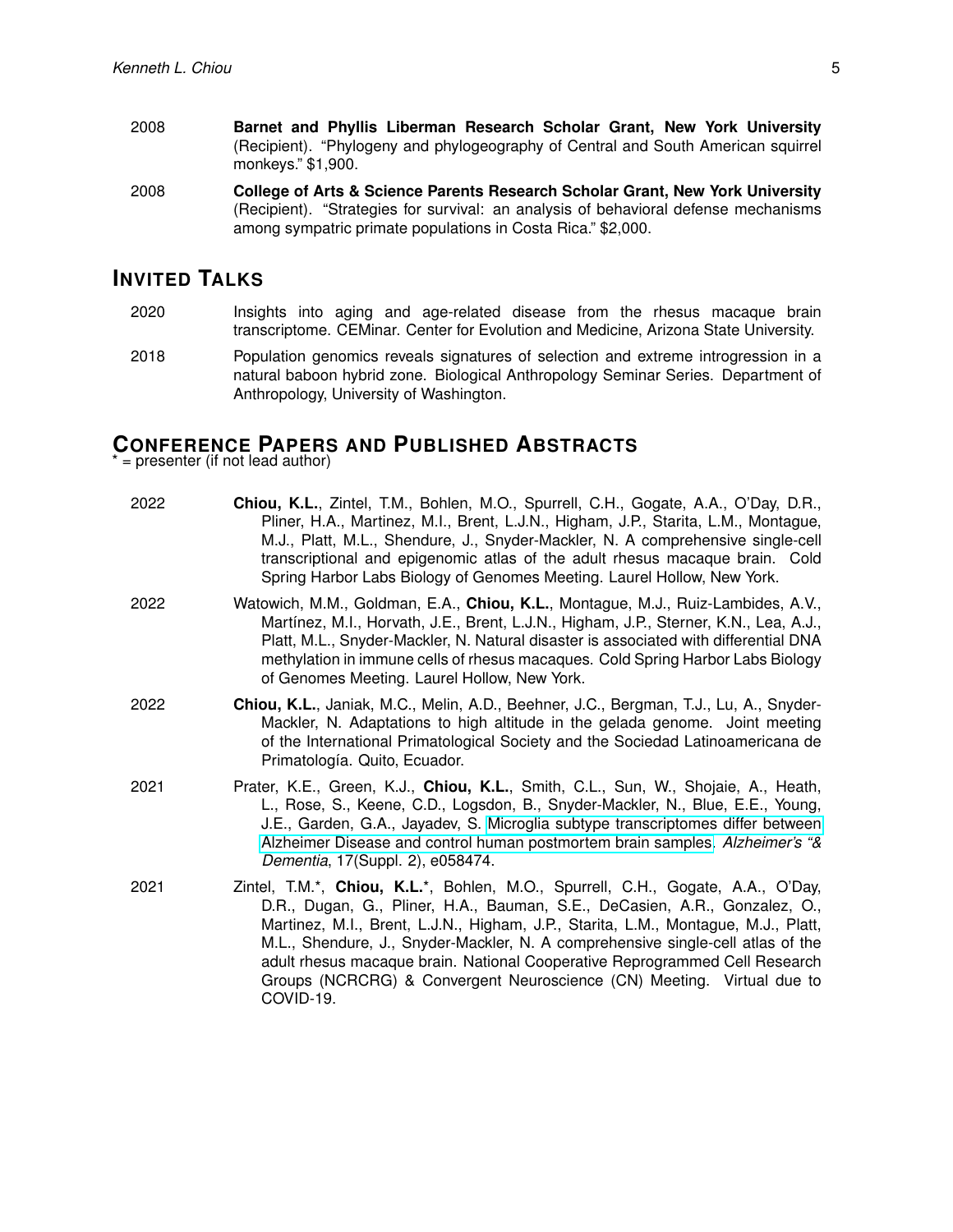| 2021 | Chiou, K.L., DeCasien, A.R., Testard, C., Spurrell, C.H., Gogate, A.A., Pliner, H.A.,<br>Mercer, A., Negrón-Del Valle, J.E., Janiak, M.C., Bauman Surratt, S.E., González,<br>O., Compo, N.R., Stock, M.K., Ruiz-Lambides, A.V., Martínez, M.I., Melin, A.D.,<br>Antón, S.C., Walker, C.S., Sallet, J., Starita, L.M., Shendure, J., Higham, J.P.,<br>Brent, L.J.N., Montague, M.J., Platt, M.L., Snyder-Mackler, N. Links to disease and<br>the social environment in the aging brain transcriptome. Annual meeting of the<br>Society for Neuroscience. Chicago, Illinois. |
|------|-----------------------------------------------------------------------------------------------------------------------------------------------------------------------------------------------------------------------------------------------------------------------------------------------------------------------------------------------------------------------------------------------------------------------------------------------------------------------------------------------------------------------------------------------------------------------------|
| 2021 | Watowich, M.M., Chiou, K.L., Montague, M.J., Simons, N.D., Ruiz-Lambides, A.V.,<br>Martínez, M.I., Horvath, J.E., Higham, J.P., Brent, L.J.N., Platt, M.L., Snyder-<br>Mackler, N. Natural disaster accelerates the pace of immunological aging in a<br>nonhuman primate. Animal Behavior Society Annual Meeting. Virtual due to<br>COVID-19.                                                                                                                                                                                                                               |
| 2021 | Watowich, M.M., Chiou, K.L., Montague, M.J., Martínez, M.I., Higham, J.P., Brent,<br>L.J.N., Platt, M.L., Snyder-Mackler, N. Experiencing a natural disaster accelerates<br>aging of the immune system. <i>Innovation in Aging</i> , 5(Suppl. 1), 675.                                                                                                                                                                                                                                                                                                                      |
| 2021 | Zintel, T.M., Chiou, K.L., Spurrell, C.H., Gogate, A.A., Starita, L.M., O'Day, D.R., Pliner,<br>H.A., Bauman, S.E., Compo, N.R., Martinez, M.I., Brent, L.J.N., Gonzalez, O.,<br>Bohlen, M.O., Montague, M.J., Higham, J.P., Platt, M.L., Shendure, J., Snyder-<br>Mackler, N. A comprehensive single-cell atlas of the adult rhesus macaque brain.<br>BRAIN Initiative Investigators Meeting. Virtual due to COVID-19.                                                                                                                                                     |
| 2021 | Chiou, K.L., DeCasien, A.R., Montague, M.J., Bauman, S.E., Compo, N.R., González,<br>O., Pliner, H.A., Spurrell, C.H., Starita, L.M., Brent, L.J.N., Higham, J.P., Martinez,<br>M.I., Shendure, J., Platt, M.L., Snyder-Mackler, N. Region- and cell-specific<br>transcriptional signatures of aging across the rhesus macaque brain.<br><b>BRAIN</b><br>Initiative Investigators Meeting. Virtual due to COVID-19.                                                                                                                                                         |
| 2021 | Zintel, T.M., Chiou, K.L., Spurrell, C.H., Gogate, A.A., Starita, L.M., O'Day, D.R., Pliner,<br>H.A., Bauman, S.E., Compo, N.R., Martinez, M.I., Brent, L.J.N., Gonzalez, O.,<br>Bohlen, M.O., Montague, M.J., Higham, J.P., Platt, M.L., Shendure, J., Snyder-<br>Mackler, N. A comprehensive single-cell atlas of the adult rhesus macaque brain.<br>Cold Spring Harbor Labs Biology of Genomes Meeting. Virtual due to COVID-19.                                                                                                                                         |
| 2021 | Chiou, K.L., Janiak, M.C., Melin, A.D., Lu, A., Beehner, J.C., Bergman, T.J., Snyder-<br>Mackler, N. Adaptations to high altitude in the gelada genome. Cold Spring Harbor<br>Labs Biology of Genomes Meeting. Virtual due to COVID-19.                                                                                                                                                                                                                                                                                                                                     |
| 2021 | Kamilar, J.M., Weyher, A.H., Petersdorf, M., Chiou, K.L., Schneider-Crease, I.<br>Maternal rank and infant development of Kinda baboons at Kasanka National Park,<br>Zambia. American Journal of Physical Anthropology, 174(Suppl. 71), 53.                                                                                                                                                                                                                                                                                                                                 |
| 2021 | DeCasien, A.R., Chiou, K.L., Montague, M.J., Sherwood, C.C., Platt, M.L., Martinez,<br>M.I., Bauman, S.E., González, O., Snyder-Mackler, N., Higham, J.P. Patterns<br>of sex-biased gene expression in rhesus macaque brains are similar to those<br>observed in human brains. American Journal of Physical Anthropology, 174(Suppl.<br>71), 25.                                                                                                                                                                                                                            |
| 2020 | Watowich, M.M., Chiou, K.L., Montague, M.J., Ruiz-Lambides, A.V., Martínez, M.I.,<br>Horvath, J.E., Higham, J.P., Brent, L.J.N., Platt, M.L., Snyder-Mackler, N. Natural<br>disaster accelerates age-associated immune system dysregulation. Cold Spring<br>Harbor Labs Mechanisms of Aging Meeting. Virtual due to COVID-19.                                                                                                                                                                                                                                               |
| 2020 | Snyder-Mackler, N., Chiou, K.L., Janiak, M.C., Melin, A.D., Beehner, J.C., Bergman,<br>T.J., Lu, A. High altitude adaptations in gelada monkeys (Theropithecus gelada).<br>American Journal of Physical Anthropology, 171(Suppl. 69), 269.                                                                                                                                                                                                                                                                                                                                  |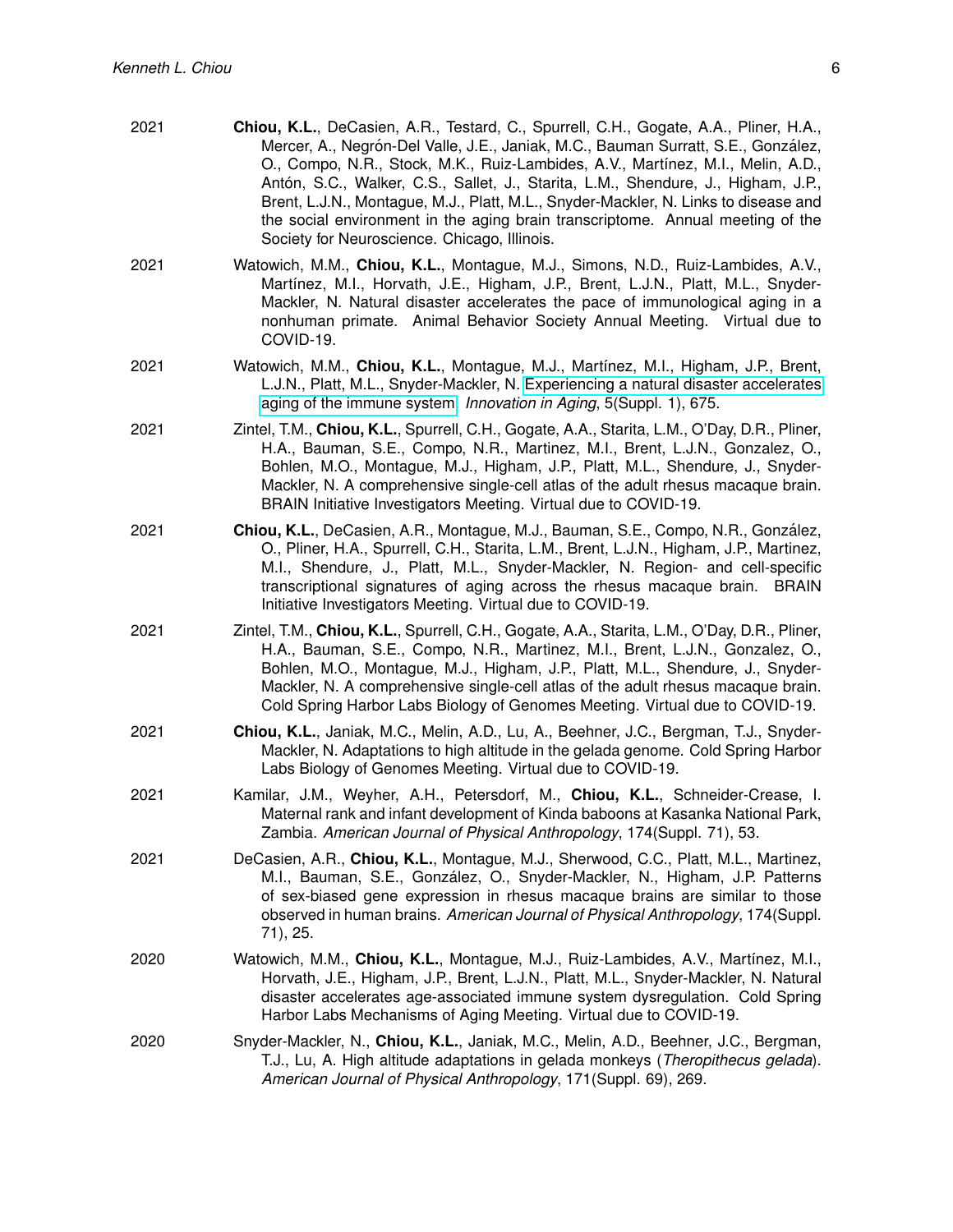| 2020 | Goldman, E.A., Chiou, K.L., Montague, M.J., Mercer, A., Sams, S., Martinez,<br>M.I., Horvath, J.E., Brent, L.J.N., Platt, M.L., Sterner, K.N., Snyder-Mackler,<br>N. Investigating age-related variation in the methylome of rhesus macaques.<br>American Journal of Physical Anthropology, 171 (Suppl. 69), 103.                                                                                                                                  |
|------|----------------------------------------------------------------------------------------------------------------------------------------------------------------------------------------------------------------------------------------------------------------------------------------------------------------------------------------------------------------------------------------------------------------------------------------------------|
| 2020 | DeCasien, A.R., Chiou, K.L., Montague, M.J., Sherwood, C.C., Platt, M.L., Martinez,<br>M.I., Bauman, S.E., González, O., Snyder-Mackler, N., Higham, J.P. Sex-biased<br>gene expression in the rhesus macaque brain. American Journal of Physical<br>Anthropology, 171(Suppl. 69), 67.                                                                                                                                                             |
| 2020 | Chiou, K.L., DeCasien, A.R., Montague, M.J., Bauman, S.E., Compo, N.R., González,<br>O., Pliner, H.A., Spurrell, C.H., Starita, L.M., Brent, L.J.N., Higham, J.P., Martinez,<br>M.I., Shendure, J., Platt, M.L., Snyder-Mackler, N. The rhesus macaque brain<br>cell census reveals heterogeneity in aging across cell types. American Journal<br>of Physical Anthropology, 171(Suppl. 69), 50-51.                                                 |
| 2019 | Chiou, K.L., Janiak, M.C., Melin, A.D., Beehner, J.C., Bergman, T.J., Lu, A., Snyder-<br>Mackler, N. Adaptations to high altitude in the gelada monkey genome. Non-<br>human primates – novel insights into evolution and medicine meeting, Arizona<br>State University, Tempe, Arizona.                                                                                                                                                           |
| 2019 | Janiak, M.C., Chiou, K.L., Lu, A., Bergman, T.J., Beehner, J.C., Snyder-Mackler, N.,<br>Melin, A. Digestive and sensory adaptations for the grass-eating niche: insights<br>from the gelada (Theropithecus gelada) genome. American Journal of Physical<br>Anthropology, 168(Suppl. 68), 113.                                                                                                                                                      |
| 2019 | Goldman, E.A., Chiou, K.L., Brent, L.J.N., Montague, M.J., Platt, M.L., Horvath,<br>J.E., Sams, S., Sterner, K.N., Snyder-Mackler, N. An epigenetic measure of<br>biological aging in rhesus macaques. American Journal of Physical Anthropology,<br>168(Suppl. 68), 88.                                                                                                                                                                           |
| 2019 | Chiou, K.L., DeCasien, A.R., Montague, M.J., Sherwood, C.C., Platt, M.L., Higham,<br>J.P., Snyder-Mackler, N. Transcriptional signatures of the aging nonhuman primate<br>brain. American Journal of Physical Anthropology, 168(Suppl. 68), 41.                                                                                                                                                                                                    |
| 2019 | Visualizing plants:<br><b>Chiou, K.L.</b> (discussant).<br>productive ways to present<br>archaeobotanical data (C.A. Hastorf, chair). Annual meeting of the Society for<br>American Archaeology. Albuquerque, New Mexico.                                                                                                                                                                                                                          |
| 2018 | Chiou, K.L., DeCasien, A.R., Martinez, M., Ruiz-Lambides, A., Montague, M.J.,<br>Sherwood, C.C., Platt, M.L., Brent, L.J.N., Higham, J.P., Snyder-Mackler, N.*<br>Social environmental influences on the aging brain and immune system in rhesus<br>macaques on Cayo Santiago. Annual meeting of the Latin American Association<br>of Biological Anthropology (La Asociación Latinoamericana de Antropología<br>Biológica). Mayagüez, Puerto Rico. |
| 2018 | Snyder-Mackler, N., Chiou, K.L. Genomic signatures of high-altitude adaptation in<br>gelada monkeys (Theropithecus gelada). Annual meeting of the Society for<br>Molecular Biology and Evolution. Yokohama, Japan.                                                                                                                                                                                                                                 |
| 2018 | Chiou, K.L., DeCasien, A.R., Montague, M.J., Sherwood, C.C., Platt, M.L., Snyder-<br>Mackler, N. Single-cell transcriptional signatures of the aging nonhuman primate<br>Annual meeting of the Society for Molecular Biology and Evolution.<br>brain.<br>Yokohama, Japan.                                                                                                                                                                          |
| 2018 | Chiou, K.L., Bergey, C.M., Disotell, T.R., Rogers, J., Jolly, C.J., Phillips-Conroy, J.<br>Genome-wide signatures of differential introgression in a Zambian baboon hybrid<br>zone. American Journal of Physical Anthropology, 165(Suppl. 66), 48.                                                                                                                                                                                                 |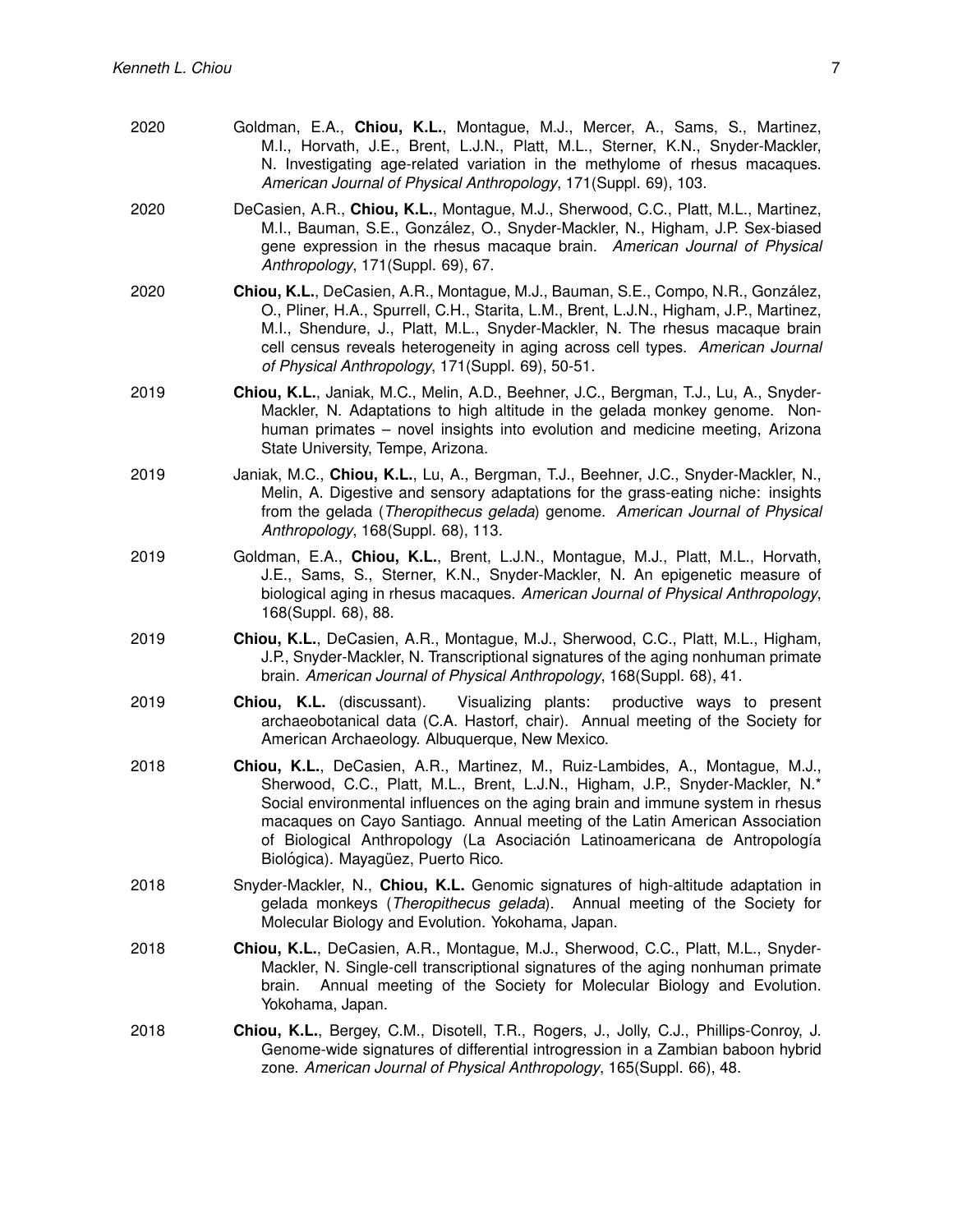| 2017 | Melin, A.D., Chiou, K.L., Walco, E.R., Kawamura, S., Fedigan, L.M. Red-green colour<br>vision increases fruit intake rates of wild capuchins (Cebus capucinus imitator).<br>Annual meeting of the Canadian Association for Physical Anthropology. Edmonton,<br>Alberta.                                                     |
|------|-----------------------------------------------------------------------------------------------------------------------------------------------------------------------------------------------------------------------------------------------------------------------------------------------------------------------------|
| 2016 | Chiou, K.L., Bergey, C.M. An inexpensive methylation-based enrichment method<br>enables genomic-scale population-level genotyping of animals from their feces.<br>Joint meeting of the International Primatological Society and the American Society<br>of Primatologists. Chicago, Illinois.                               |
| 2016 | Di Fiore, A., Chiou, K.L., Chevett, M., Overstreet, R., Igoe, T. Ethoinformatics II:<br>developing open-source software and digital data services for primatology. Joint<br>meeting of the International Primatological Society and the American Society of<br>Primatologists. Chicago, Illinois.                           |
| 2016 | <b>Chiou, K.L.,</b> Di Fiore, A., Overstreet, R., Chevett, M., Igoe, T. Ethoinformatics<br>I: developing a community-informed standard vocabulary and data model for<br>primatology. Joint meeting of the International Primatological Society and the<br>American Society of Primatologists. Chicago, Illinois.            |
| 2016 | Walco, E.R., Chiou, K.L., Kawamura, S., Fedigan, L.M., Melin, A.D. Color vision and<br>age affect fruit foraging rates of wild white-faced capuchins (Cebus capucinus) in<br>Sector Santa Rosa. Joint meeting of the International Primatological Society and<br>the American Society of Primatologists. Chicago, Illinois. |
| 2016 | Di Fiore, A., Chiou, K.L., Chevett, M., Overstreet, R., Igoe, T. Ethoinformatics<br>II: developing open-source digital data services for behavioral field research.<br>American Journal of Physical Anthropology, 159(Suppl. 62), 130-131.                                                                                  |
| 2016 | Chiou, K.L., Di Fiore, A., Overstreet, R., Chevett, M., Igoe, T. Ethoinformatics I:<br>developing a standard vocabulary and data model for behavioral field research.<br>American Journal of Physical Anthropology, 159(Suppl. 62), 115-116.                                                                                |
| 2015 | Walco, E.R., Chiou, K.L., Melin, A.D. Juvenile foraging efficiency in white-faced<br>capuchins (Cebus capucinus): assessing the impact of color vision.<br>Annual<br>meeting of the Midwestern Primate Interest Group. St. Louis, Missouri.                                                                                 |
| 2013 | Chiou, K.L. A pilot description and categorization of Kinda baboon vocalizations.<br>American Journal of Physical Anthropology, 150(Suppl. 56), 98.                                                                                                                                                                         |
| 2013 | Weyher, A.H., Chiou, K.L. Adult Kinda baboon (Papio kindae) behavior: preliminary<br>results from a two year study. American Journal of Physical Anthropology,<br>150(Suppl. 56), 289.                                                                                                                                      |
| 2010 | Chiou, K.L., Hodgson, J.A., Pozzi, L., Di Fiore, A. Complete mitochondrial<br>DNA sequences lend insight into the evolutionary history and biogeography of<br>Central American squirrel monkeys. American Journal of Physical Anthropology,<br>141(Suppl. 50), 80-81.                                                       |
| 2009 | Chiou, K.L. Determining the home range of a mantled howler monkey (Alouatta<br>palliata) group of Isla de Ometepe, Nicaragua. Inquiry: A Journal of Undergraduate<br>Research, 13, 187.                                                                                                                                     |

## **RESEARCH ACTIVITIES**

2019 present **[Single cell transcriptional and epigenomic atlas of the macaque brain across the](https://braininitiative.nih.gov/funded-awards/single-cell-transcriptional-and-epigenomic-atlas-macaque-brain-across-lifespan) [lifespan](https://braininitiative.nih.gov/funded-awards/single-cell-transcriptional-and-epigenomic-atlas-macaque-brain-across-lifespan)**, Arizona State University. Team Member. With Noah Snyder-Mackler, Jay Shendure, and Michael Platt.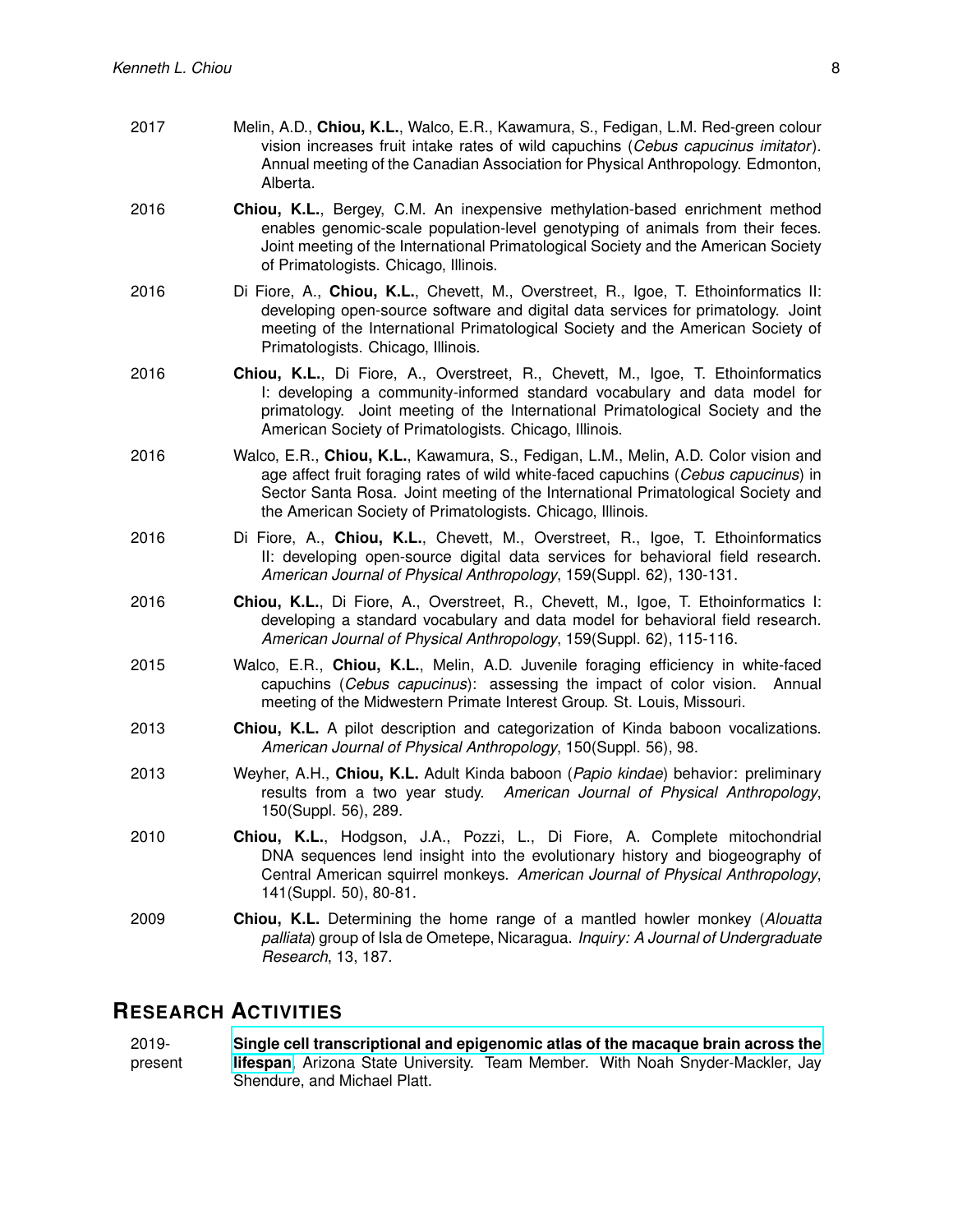| 2017-<br>present    | Functional genomics of high-altitude adaptation in geladas, Arizona State<br>University. With Noah Snyder-Mackler.                                                                                       |
|---------------------|----------------------------------------------------------------------------------------------------------------------------------------------------------------------------------------------------------|
| $2017 -$<br>present | Social influences on the epigenomic landscape of the aging nonhuman primate<br>brain, Arizona State University. With Noah Snyder-Mackler.                                                                |
| 2019-<br>present    | Kasanka Baboon Project. Co-Director. With Anna Weyher, India Schneider-Crease,<br>Megan Petersdorf, Benjamin Mubemba, and Jason Kamilar.                                                                 |
| 2013-2017           | Population genomics of a baboon hybrid zone in Zambia, Washington University:<br>Ph.D. Dissertation. Advisor Jane Phillips-Conroy.                                                                       |
| 2013-2017           | Ethoinformatics: developing data services for behavioral research, Washington<br>University. Co-PI. With Anthony Di Fiore, Tom Igoe, and Jane Phillips-Conroy.                                           |
| 2011-2015           | Ecological niche modeling of Central American squirrel monkeys, Saimiri<br>oerstedii, Washington University. With Mary Blair.                                                                            |
| 2012                | Comparative acoustics and vocal recognition of Kinda (Papio kindae) and<br>gray-footed chacma (Papio ursinus griseipes) baboons of Kafue National Park,<br>Zambia, Washington University.                |
| 2011-2012           | Zambian baboon capture and release project, Kafue National Park, Zambia: Team<br>Member.                                                                                                                 |
| 2011-2012           | The Kinda baboon (Papio kindae) gut microbiome, Jeffrey Gordon Lab, Center for<br>Genome Sciences & Systems Biology, Washington University: Visiting Researcher.                                         |
| 2009-2010           | "Wired monkeys" project: developing physical computing products for wildlife<br>biology, New York University: Team Member.                                                                               |
| 2009-2010           | The phylogenetic and phylogeographic history of squirrel monkeys, genus<br>Saimiri, New York University: B.A. Thesis. Advisor Anthony Di Fiore.                                                          |
| 2009-2010           | Proyecto Primates, Tiputini Biodiversity Station, Ecuador: Team Member.                                                                                                                                  |
| 2008-2010           | Intern supervisor, Molecular Primatology Laboratory, New York University.                                                                                                                                |
| 2009                | Reproductive endocrinology of female lowland woolly monkeys, Lagothrix<br>poeppigii, New York University.                                                                                                |
| 2009                | Population genetics of Zambian baboons, genus Papio, Molecular Primatology<br>Laboratory, New York University: Research Assistant.                                                                       |
| 2008-2009           | Population genetics of white-bellied spider monkeys, Ateles belzebuth, and<br>lowland woolly monkeys, Lagothrix poeppigii, Molecular Primatology Laboratory,<br>New York University: Research Assistant. |
| 2008                | Patterns of home range use in mantled howler monkeys, Alouatta palliata,<br>Ometepe Biological Field Station, Nicaragua: Field School Student.                                                           |

# **MEDIA COVERAGE**

- 2022 Caspermeyer, J. "Life at the top", *[ASU News](https://news.asu.edu/20220324-discoveries-life-top)*. Arizona State University. 24 Mar. 2022.
- 2017 Brown, K.B. "Poop May Be the Key to Studying the Most Elusive Animals on Earth", *[Gizmodo](http://gizmodo.com/poop-may-be-the-key-to-studying-the-most-elusive-animal-1792486144)*. Gawker Media. 17 Feb. 2017.

### **TEACHING EXPERIENCE**

Spring 2016 **Darwin and Doctors: Evolutionary Medicine and Health**, Washington University: Teaching Assistant.